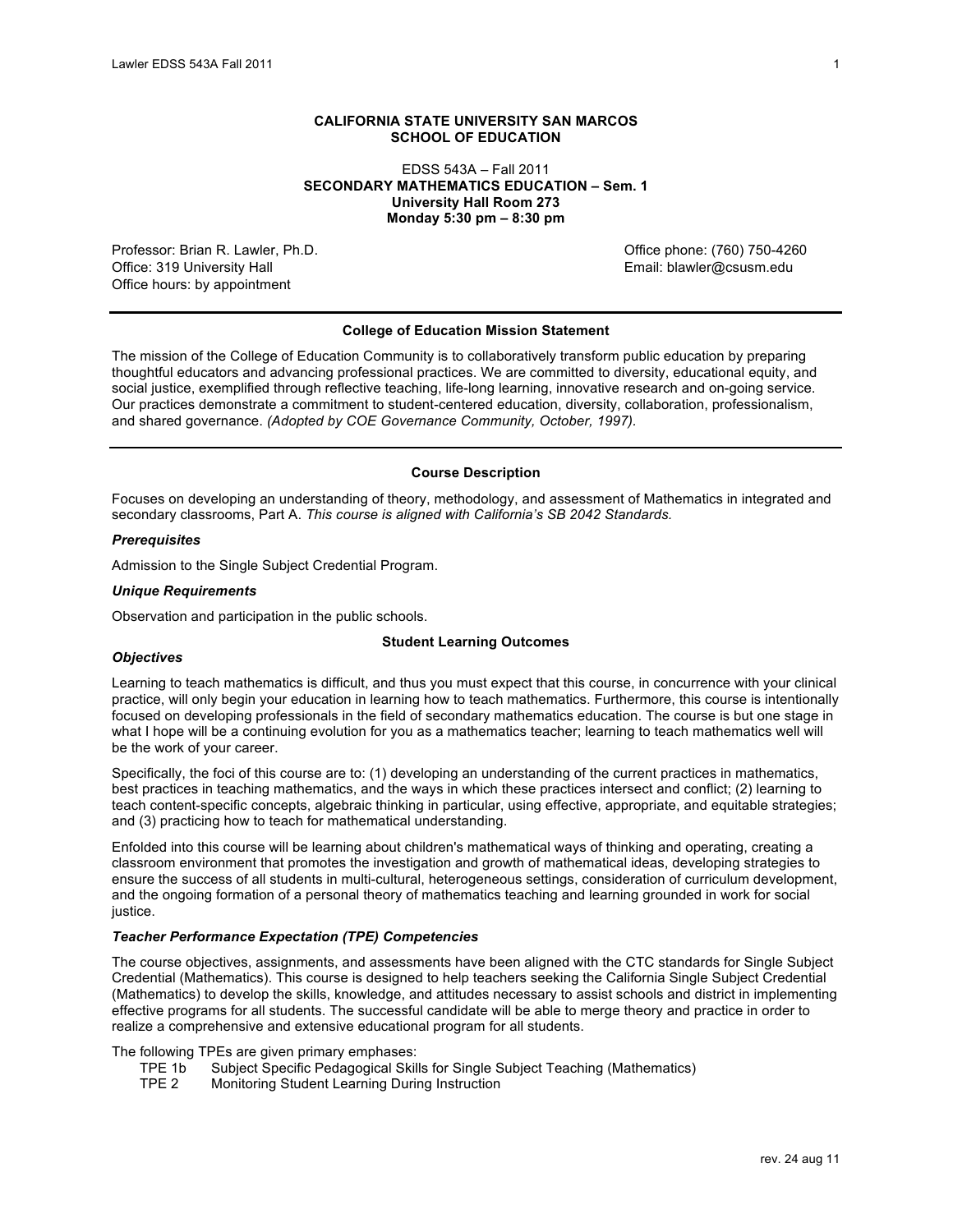The following TPEs are given secondary emphases:<br>TPE 3 Interpretation and use of assessmen

- TPE 3 Interpretation and use of assessments<br>TPE 4 Making content accessible
- TPE 4 Making content accessible
- TPE 5 Student engagement
- TPE 6c Developmentally appropriate practices in grades 9-12
- TPE 6d Developmentally appropriate teaching practices for special education: teaching the special education population in the general education environment
- TPE 7 Teaching English learners
- TPE 8 Learning about students
- TPE 9 Instructional planning<br>TPE 10 Instructional time
- TPE 10 Instructional time<br>TPE 11 Social environme
- Social environment
- TPE 13 Professional growth<br>TPE 14 Educational technold
- TPE 14 Educational technology in teaching and learning
- TPE 15 Social justice and equity

### *California Teacher Performance Assessment (TPA)*

 Beginning July 1, 2008 all California credential candidates must successfully complete a state-approved system of assessment system is called the CalTPA or the TPA for short. teacher performance assessment (TPA), to be embedded in the credential program of preparation. At CSUSM this

 To assist your successful completion of the TPA a series of informational seminars are offered over the course of the program. TPA related questions and logistical concerns are to be addressed during the seminars. Your attendance to TPA seminars will greatly contribute to your success on the assessment.

 Additionally, SoE classes use common pedagogical language, lesson plans (lesson designs), and unit plans (unit designs) in order to support and ensure your success on the TPA and more importantly in your credential program.

 The CalTPA Candidate Handbook, TPA seminar schedule, and other TPA support materials can be found on the SoE website: http://www.csusm.edu/education/CalTPA/ProgramMaterialsTPA.html

#### *Students with Disabilities Requiring Reasonable Accommodations*

 Students with disabilities who require reasonable accommodations must be approved for services by providing appropriate and recent documentation to the Office of Disable Student Services (DSS). This office is located in Craven Hall 4300, and can be contacted by phone at (760) 750-4905, or TTY (760) 750-4909. Students authorized by DSS to receive reasonable accommodations should meet with their instructor during office hours or, in order to ensure confidentiality, in a more private setting.

### *Authorization to Teach English Learners*

 This credential program has been specifically designed to prepare teachers for the diversity of languages often encountered in California public school classrooms. The authorization to teach English learners is met through the infusion of content and experiences within the credential program, as well as additional coursework. Students successfully completing this program receive a credential with authorization to teach English learners. *(Approved by CCTC in SB 2042 Program Standards, August 02)* 

#### **Course Requirements**

#### *Required Texts*

Cohen, E. G. (1994). *Designing groupwork: Strategies for the heterogeneous classroom*. New York: Teachers College Press.

Driscoll, M. J. (1999). *Fostering algebraic thinking: A guide for teachers, grades 6-10*. Portsmouth, NH: Heinemann.

- Fendel, D.M., Resek, D., Alper, L., & Fraser, S. (1997). *Baker's choice*. Berkeley: Key Curriculum Press. [ISBN: 978-1-55953- 145-0; purchase online at http://www.keypress.com/x5480.xml]
- National Council of Teachers of Mathematics (2009). *Focus in high school mathematics: Reasoning and sensemaking*. Reston, VA: Author.

\*\*\*Several other readings are required and will be made available for download.

#### *Recommended Texts*

 Boaler, J. (2008). *What's math got to do with it?: Helping children learn to love their most hated subject—and why it's important for America*. New York: Viking.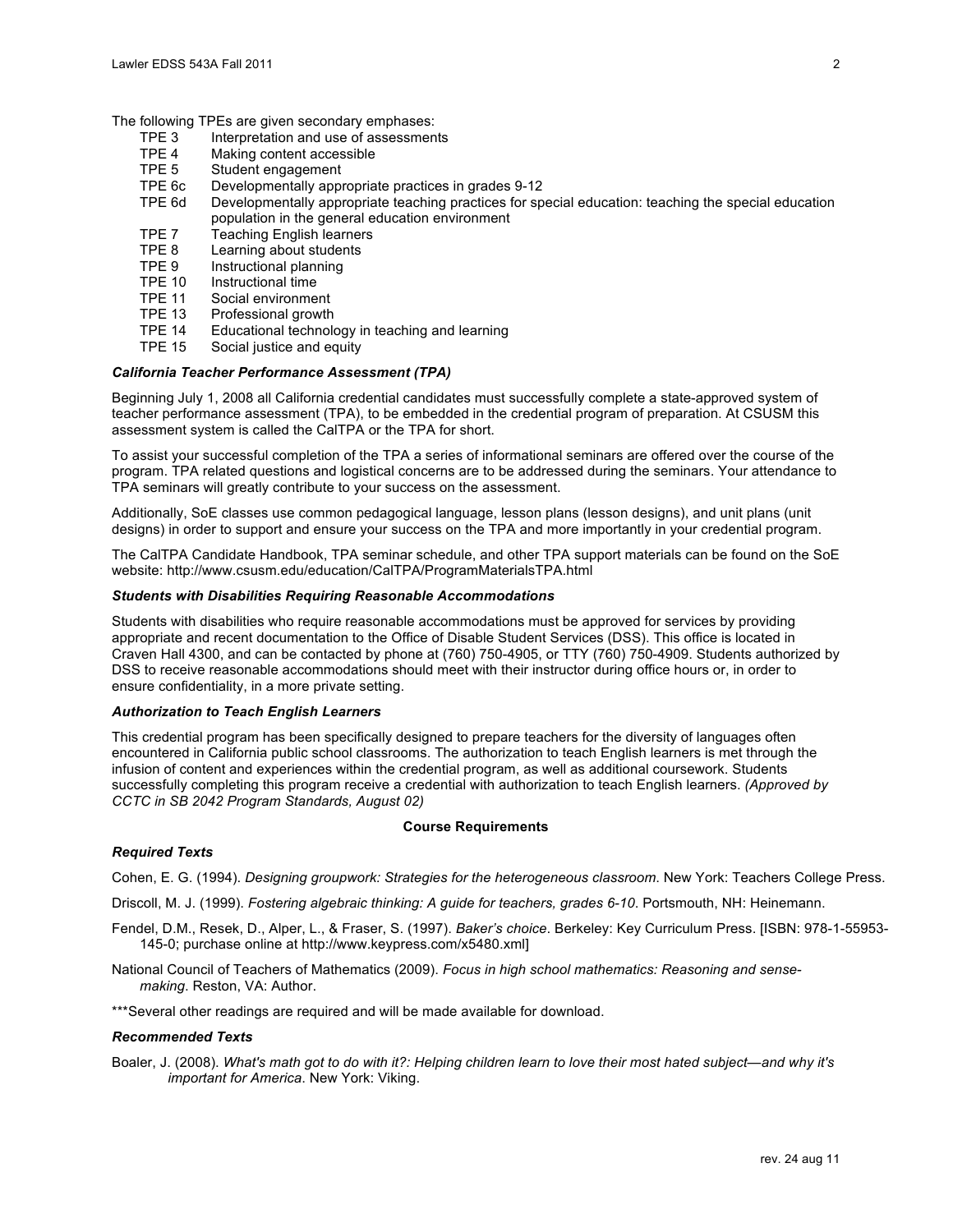- California Department of Education (2005). *Mathematics framework for California public schools: Kindergarten through grade twelve*. Sacramento, CA: Author. This document can be found at http://www.cde.ca.gov/ci/ma/cf/index.asp.
- Carr, J., Carroll, C., Cremer, S., Gale, M., Lagunoff, R., Sexton, U. (2009). *Making mathematics accessible to English learners*. San Francisco: WestEd.
- National Council of Teachers of Mathematics (2000). *Principles and standards for school mathematics*. Reston, VA: Author. An overview of this document can be found at http://standards.nctm.org/ (NCTM members have free and full access).

STAR Test Blueprints for Standards Items: http://www.cde.ca.gov/ta/tg/sr/blueprints.asp

### *Key Assignments*

 *1. Weekly Homework & Participation (20%)* – Each week, teacher candidates will be assigned to read, respond to readings, and prepare some mathematical investigation. Each of these activities are designed to be in preparation for discussion during the next course session. As such, it is critical that they are completed on time. The specifics of each weekly assignment will be provided in class. Work is to be submitted online in the Cougar Course. In addition, responses are to be brought to class in hard copy.

 *2. Student Interview (20%)* – In small groups, teacher candidates will design prompts and/or a task in order to conduct a clinical interview with a grades 6-11 student. This interview protocol will be designed to inquire into the student's algebraic ways of thinking. Each of you will carry out an actual student-interview based on this protocol. Groups will then reconvene to study student responses. The purposes of this activity are to begin thinking about students' mathematical understanding, to learn how to effectively pose questions and interpret the meaning of students' answers, and to provide you with an opportunity to interact with students about mathematics. Further details are attached.

 *3. Professional Reading (10%)* – Teacher candidates will select an article from a professional mathematics education journal to read, summarize, and present to colleagues in the course. Further details are attached.

4. Lesson Plan Development & Implementation (30%) – Working in small groups and in conjunction with practicing secondary mathematics class. TCs will conclude this assignment with a presentation by the working group outlining the lesson, experiences with students, demonstration of formative assessment through the analysis of student, reflections, and changes for the next use of the lesson. The purpose of this activity is to engage fully in the teaching cycle, with particular focus on the design of effective mathematical lessons. Further details will be distributed. teachers, teacher candidates will develop iterations of several lesson plans, the last of which will be implemented in a

 *5. Problems of the Week (10%)* – During the semester, teacher candidates will investigate 2-3 open-ended mathematical problems. Each teacher candidate will be asked to initiate and lead classroom discussion (10-15 min.) of one of these problems by sharing your thinking about the task. At the end of the semester, each teacher candidate will select one problem to formally write-up using a 5-stage write-up format.

 *6. Portfolio of Linear Programming Unit (10%)* – As ongoing classwork and homework, teacher candidates investigate a unit developing mathematics of Linear Programming. A record of what was learned and the experiences of learning will be submitted at the close of the semester. Further details will be provided in class.

## *Grading Standards*

Course grades will be based on the following grading scale:

| A  | $\ldots$ | Excellent            | $\ldots$ |        |                          | $90 - 100\%$  |
|----|----------|----------------------|----------|--------|--------------------------|---------------|
| B  | $\cdots$ | Above Average        | 1.1.1.1  | 80     | $\qquad \qquad$          | 89%           |
| C  | $\ldots$ | Average              | 1.1.1    | 70     | $\overline{\phantom{0}}$ | 79%           |
| D  | $\cdots$ | <b>Below Average</b> | 1.1.1    | $60 -$ |                          | 69%           |
| -F |          | Failing              |          |        |                          | less than 60% |

I assign grades to individual assignments based on the following interpretation:

- B ….. achieves expectations/purpose of the assignment;
- A ….. and impresses in some manner;<br>C ….. falls short of the assignment exp

..... falls short of the assignment expectations in some way.

Please remember that a *B* is not for *B*ad.

 Unless *prior arrangements* have been agreed to with the instructor, work submitted late, but within one week of the due date will be reduced by one letter grade, and work received over one week late will receive no credit.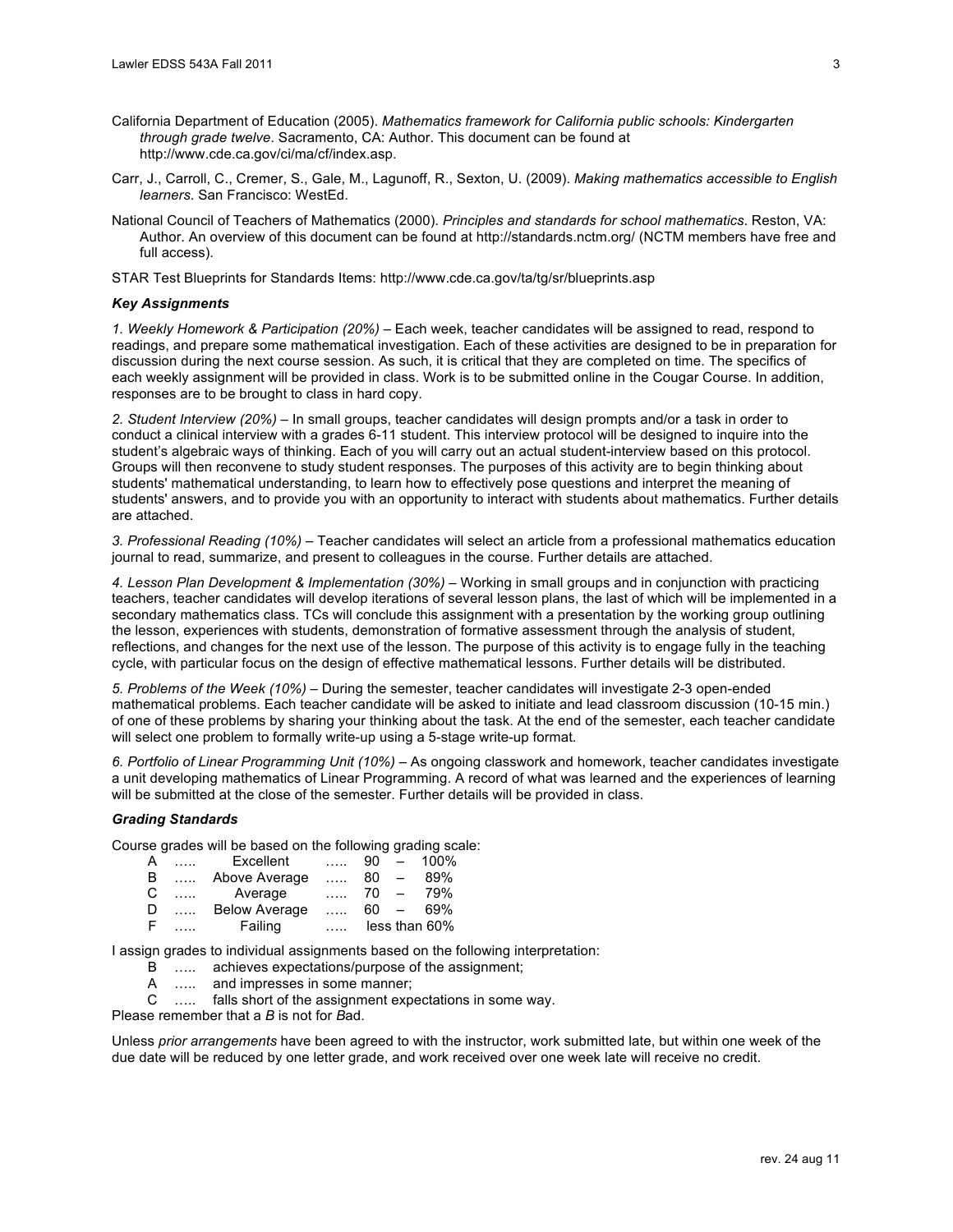#### *College of Education Attendance Policy*

 Due to the dynamic and interactive nature of courses in the College of Education, all students are expected to attend all classes and participate actively. At a minimum, students must attend more than 80% of class time, or s/he may not receive a passing grade for the course at the discretion of the instructor. *Individual instructors may adopt more*  instructor as soon as possible. *(Adopted by the COE Governance Community, December, 1997). stringent attendance requirements*. Should the student have extenuating circumstances, s/he should contact the

Attendance and Participation: Due to the fast paced and highly interactive nature of the course, regular attendance and full participation are expected. Learning is difficult. It is even more difficult, if not impossible, if one is not present for and engaged in the process. Therefore, the above COE Attendance Policy is amplified as follows:

- Missing more than one class meeting will result in the reduction of one letter grade.
- Arriving late or leaving early on more than two occasions will result in the reduction of one letter grade.

You are expected to inform the instructor *prior* to an absence.

#### *All-University Writing Requirement*

 All CSU students must demonstrate competency in writing skills as a requirement for graduation. At California State University San Marcos, students complete the graduation writing assessment through the All-University Writing Requirement. This requirement mandates that every course at the University must have a writing component of at least 2,500 words (approximately 10 pages). The assignments for this course meet this requirement.

#### *CSUSM Academic Honesty Policy*

 "Students will be expected to adhere to standards of academic honesty and integrity, as outlined in the Student Academic Honesty Policy. All written work and oral presentation assignments must be original work. All ideas/materials that are borrowed from other sources must have appropriate references to the original sources. Any quoted material should give credit to the source and be punctuated with quotation marks.

 Students are responsible for honest completion of their work including examinations. There will be no tolerance for attention. The instructor reserves the right to discipline any student for academic dishonesty in accordance with the general rules and regulations of the university. Disciplinary action may include the lowering of grades and/or the assignment of a failing grade for an exam, assignment, or the class as a whole." infractions. If you believe there has been an infraction by someone in the class, please bring it to the instructor's

 include suspension or expulsion from the University. Consult the University catalog for further questions about Incidents of Academic Dishonesty will be reported to the Dean of Students. Sanctions at the University level may academic honesty.

 *Plagiarism:* As an educator, it is expected that each student will do his/her own work, and contribute equally to group projects and processes. Plagiarism or cheating is unacceptable under any circumstances. If you are in doubt about whether your work is paraphrased or plagiarized see the Plagiarism Prevention for Students website http://library.csusm.edu/plagiarism/index.html. When relying on supporting documents authored by others, cite them clearly and completely using American Psychological Association (APA) manual, 6<sup>th</sup> edition.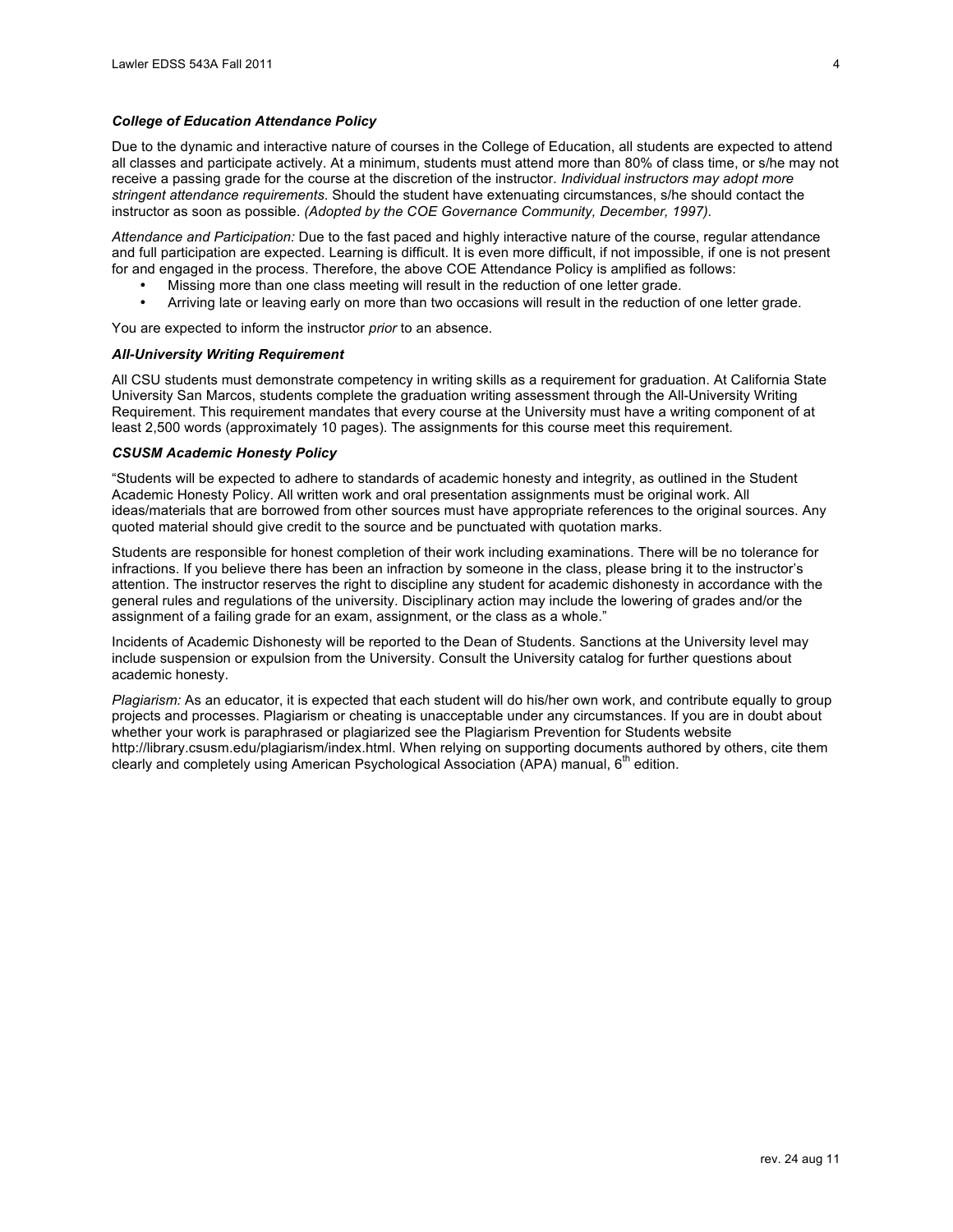# **Schedule**

| <b>Date</b>            | Topic*                                                                                                               | Assignment to be completed<br><b>BEFORE Class Session**</b> |
|------------------------|----------------------------------------------------------------------------------------------------------------------|-------------------------------------------------------------|
| Session 1<br>16 sep 11 | Course Introduction<br>Equity & Social Justice in Mathematics Education<br><b>Mathematics Standards</b>              | Preview the CaCCSS, pp. 46-72                               |
| Session 2<br>19 sep 11 | Developing Mathematical Understanding<br>Algebraic Thinking & Student Interview                                      | Read Gutstein, Boaler, & F.A.T.                             |
| Session 3<br>26 sep 11 | Algebraic Thinking<br>Developing Lessons, and Lesson Plans                                                           | Read Davis, Smith, & F.A.T.<br>2. Interview                 |
| Session 4<br>3 oct 11  | Developing Lessons, and Lesson Plans<br>Assessment                                                                   | Read Smith, & Fendel et al.                                 |
| Session 5<br>17 oct 11 | Learning & Knowing                                                                                                   | Read Brooks & Brooks, & Smith<br>Annenberg video<br>5. POW  |
| Session 6<br>7 nov 11  | Strategies for Differentiation & Language Learners<br>Mathematics Education as a Learning Profession                 | <b>Read WestEd</b><br>4. Professional Reading               |
| Session 7<br>21 nov 11 | Reflections on Student Teaching<br>(Mathematics) Classroom Management<br>--Engaging students<br>--Building community | <b>Read NCTM</b><br>3. Lesson Plan<br>6. Portfolio          |

 and take advantage of professional development opportunities. In particular, \*\*reading assignments (in italics) are \*This schedule is an *approximation*. Given the nature of this course, we will likely be altering the scheduled topics and possibly times and dates in order to accommodate student interest, observe and teach in mathematics classrooms, likely to adjust as the class unfolds.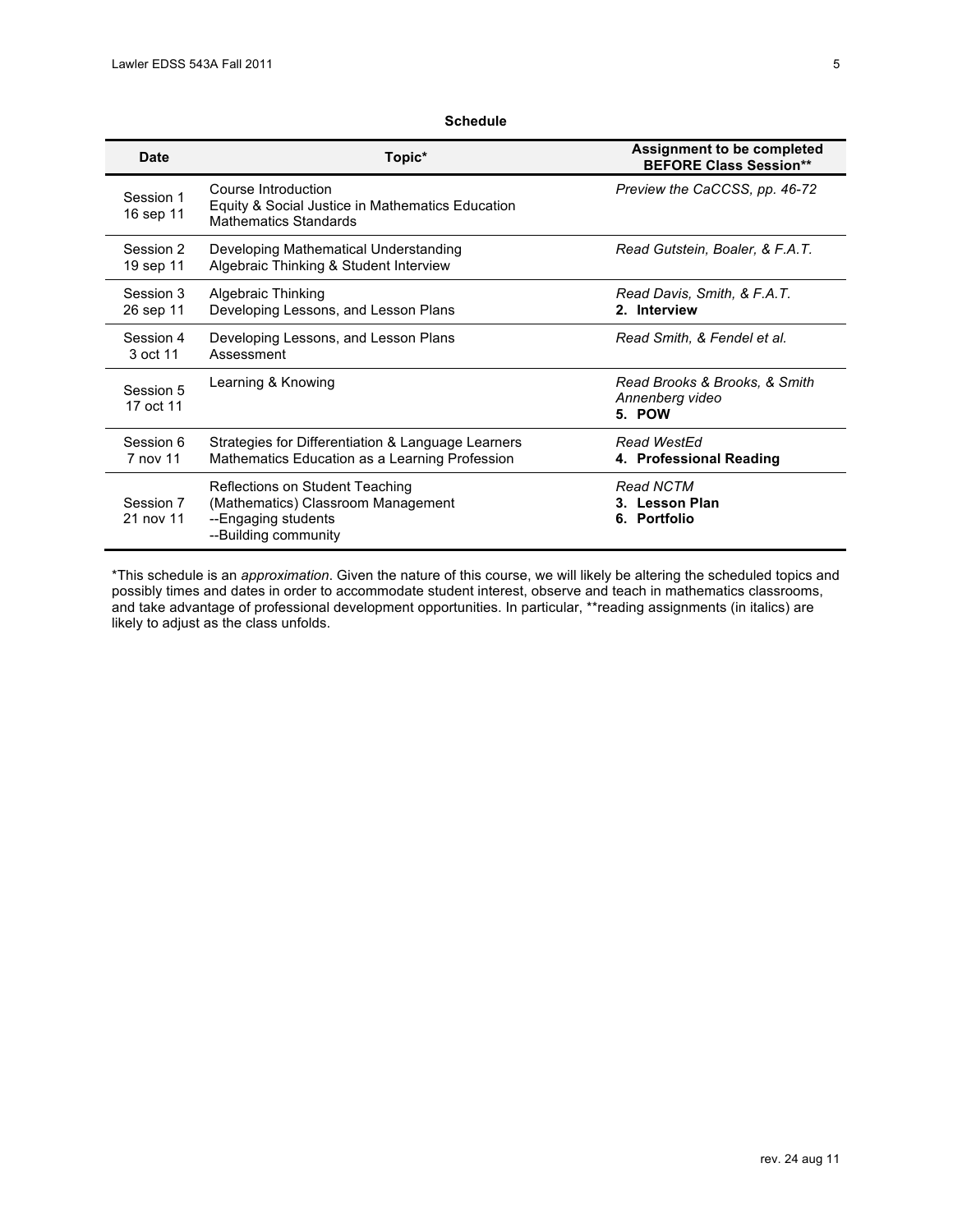## **2. Student Interview Assignment**

**Task:** In a one-on-one setting you will conduct an interview with a student from grades 6-11. Instructions are attached below. This interview protocol is designed to inquire into the student's algebraic ways of thinking.

 *Purpose:* The student interview is designed to provide you with opportunities to focus on and build a model of a single child's thinking about mathematics. The purposes of this activity are to begin thinking about students' mathematical understanding, interpret the meaning of students' answers, and to provide you with an opportunity to interact with students about mathematics. It will also help you to improve your use of inquiry for assessment purposes and to better understand secondary level students with different understandings.

## *Prior to the interview:*

- Identify a student. Although there are many good reasons to select a student from within a classroom you may be teaching, any student (grades 6-11) should make for a productive experience. Arrange with the student and his/her teacher to interview this one child for 20-30 minutes in a quiet place outside the classroom.
- • Consider what clarifying prompts you may have to give to the student during the interview.

# *During the interview:*

 Work with the child in a setting removed from the classroom environment. Begin the interview by informing the child that you will be giving her/him a few mathematical questions to consider, and that you are interested in his/her thinking process and in the strategies s/he uses to solve these problems. Inform interview is voluntary and that s/he can end the interview at any time (if a student does cut the interview very short, then please find another willing student). Do everything you can to help make the child the child that s/he can solve the problems in any way s/he wants. Please remind the child that the comfortable.

 Orally provide the child with your task and provide her/him with sufficient time to complete each problem. You will be challenged to establish comfort, for both you and the student, to think quietly for the extended period of time necessary for the child to meaningfully engage in the task. You may also want to prepare a written copy of each problem, in case you find the child prefers this way of interpreting the task.

 *Note the questions you ask and the child's responses*. It may be necessary to ask the child to wait while you are writing—it is OK to ask the child to wait. *You should not tape-record/video-tape the interview*.

During the interview, be sure to consider the following:

- The best thing you can be is genuinely curious. Remember the point of the interview is to discover how the child thinks—*NOT* to guide the child to the correct answer (try to fight the urge to be "teacher").
- Although you may prepare a script to help guide your interview, I encourage you to not feel limited to your script. Allow your interaction to explore a student's idea, to learn more about the child's insights into a question, their disposition toward exploration, what may constrain what they are able to do, and to practice your own interaction with children.
- • Do respect the suggested and arranged time limit.
- "incorrect" answer. Be curious about all solution strategies; how is this student thinking? what question may they be asking?—is it the one you first assumed they were asking? what question may they be answering?—is it the one you first assumed you asked? Be careful to respond similarly to all responses, whether you may consider it to be a "correct" or
- • This is not a teaching episode; it is an interview.
- • Your primary role is to listen (Davis, 1997). Make sure you allow enough *wait time*—many children need time to think before speaking and/or answering.
- Make sure the child feels comfortable during the entire interview. If the child clearly cannot answer a problem, you may need to probe to help develop connections the child may have to really struggling and frustrated, you may want to end the interview or give the child a problem you similar mathematical experiences. Two useful questions: *tell me what you do know about the problem*, and *tell me about a similar problem you've worked on before*. If you feel that the child is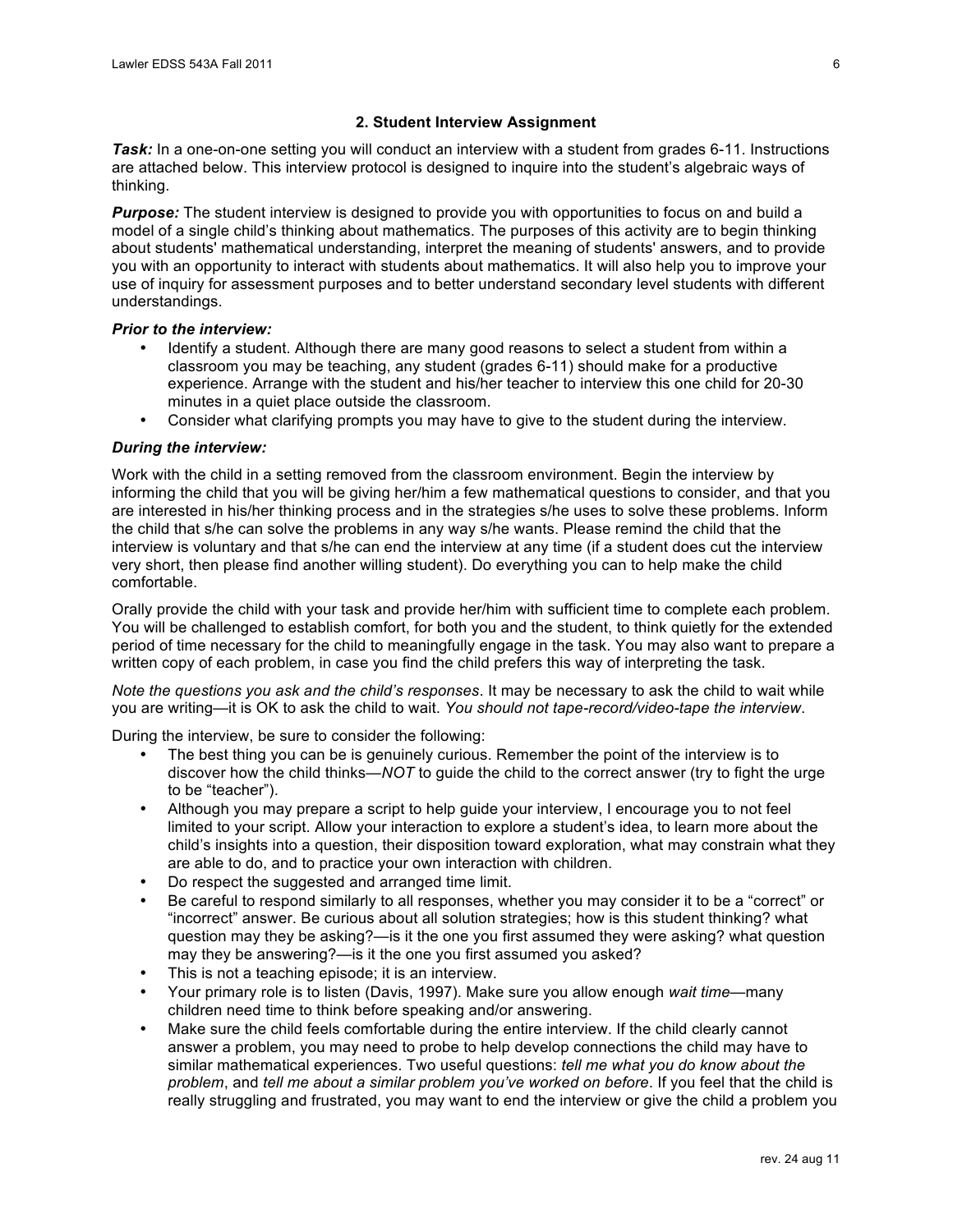are fairly certain s/he can solve and then end the interview. It is worthwhile to come with this sort of simpler problem, as well as an extension to the task you intend to ask for those who respond quickly. If you cut an interview short for any reason, be sure to discuss in your write-up.

# *After the Interview:*

 Write a three to four-page (double spaced) reflection that includes a brief discussion on each of the following points:

- • What *specifically* did you learn about this child's mathematical understanding? Here you will want intend for this portion to emphasize what the child *CAN* do, and what might be a worthwhile next instructional focus, rather than what the child *cannot* do. to make some claims about the mathematics your student understands or doesn't understand. I
- Suggest some specific ideas for instruction based on what you have observed about the students understanding and methods of approaching the problems.
- • Discuss what types of algebraic thinking you observed the student use.
- Share some thoughts on your role as a listener in this activity, and as you consider your profession as a mathematics teacher.
- Attach any recorded work generated by the student without the student's "actual" name listed.

 *Grading:* Specifically, I expect a well-written, concise paper (3-4 pages, double-spaced) that clearly and specifically expresses what you learned about: (a) the child's mathematical understanding, (b) the experience of observing mathematical thinking.

# *Student Interview Prompts: Prompts/Problems to elicit Algebraic Thinking*

 Select only *one* of these problems. The prompt is to be read aloud. Although you can add to the prompts Provide options of tools for the student to use as well as plain or grid paper. The student should be allowed to choose whatever they want. for clarity, suggesting paths to solutions changes your role to instructor; you are to be an interviewer only.

## **I.** *Sneaking up the Line*

 Eric the Sheep is at the end of a line of 50 sheep waiting to be shorn. But being an impatient sort of sheep, Eric sneaks up the line two places every time the shearer takes a sheep from the front to be shorn. So, for example, while the first sheep is being shorn, Eric moves ahead so there are two sheep behind him in line. If at some point it is possible for Eric to move only one place, he does that instead of moving ahead two places.

How many sheep get shorn before Eric?

- 1. Predict a solution "in your head."
- 2. Use any method or tools or objects you would like to solve these two problems...

# **II.** *Age Problem*

- 1. Classify all numbers that leave a remainder of 3 when divided by 5 *and* a remainder of 1 when divided by 3.
- my age is divided by 7, the remainder is 5. How old am I? 2. If my age is divided by 3, the remainder is 2. If my age is divided by 5, the remainder is also 2. If

## **III.** *Clock Problem*

At what time after 4:00 will the minute hand of a clock overtake the hour hand?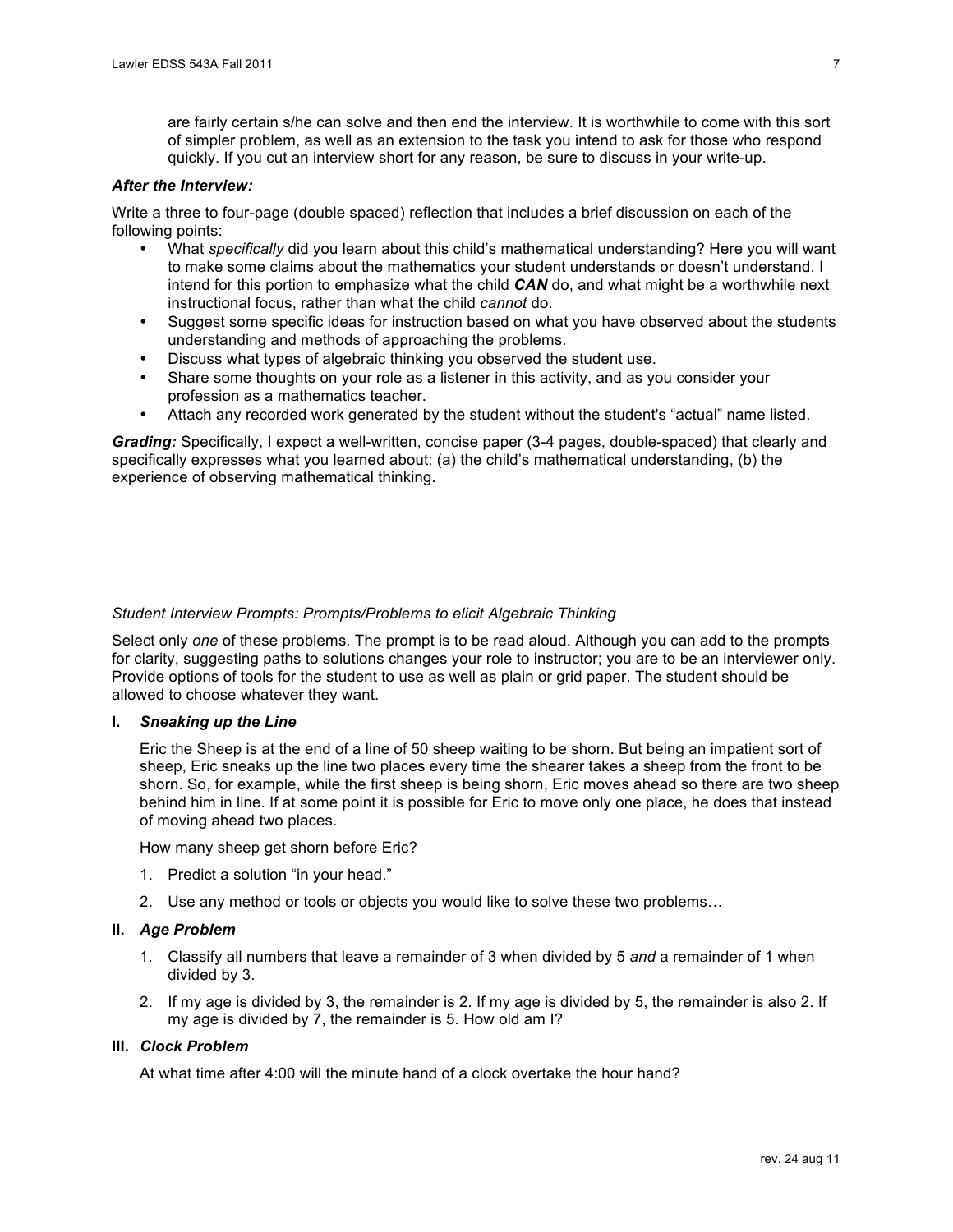## **4. Professional Reading Assignment**

 *Task:* Select an article from a professional mathematics education journal to read, summarize, and present to colleagues in the course.

 *Purpose:* To become aware of resources available to professional mathematics educators, and how to access them. To learn about a particular area of interest connected to secondary mathematics education. To share what you learned with peers.

# *Details:*

- 1. Find a print article on teaching mathematics at the high school (or middle grades) level. I suggest seeking out an area that you have an interest, curiosity, concern, …. How to find one? Ask me. Ask a librarian. Ask your cooperating teacher for one they liked or would recommend. Consider NCTM's  journals: *Mathematics Teacher*, and *Mathematics Teaching in the Middle School.*
- 2. Read the article.
- 3. Write a 500-800 word summary and critique. The critique should include:
	- How the ideas of the article informs your thoughts about teaching mathematics • Questions for and/or of the author.
- 4. Create a simple  $2 \times 8.5 \times 11$  in. poster (that is, 2 sheets of paper), including:
	- The complete reference (APA  $6<sup>th</sup>$  edition), and
	- • A 2-5 sentence summary of the article (120 words or less—see format examples below).
	- The rest of the design and content is your choice, with a goal to highlight what you found most interesting and to capture the interest of your classmates as they read your poster.
- 5. Be prepared to share your summary & critique in class on due date. Bring 1 copy of the article—the whole journal is preferred—for sharing, as well as your poster.

*Grading:* I will assess based on thorough completion of the task specifics, and quality of the response.

## *Examples of APA formatting with an annotated reference:*

Boaler, J. (2006). Promoting respectful learning. *Educational Leadership, 63*(5), 74-78.

 Blah blah blah blah blah blah blah blah blah blah blah blah blah blah blah blah blah blah blah blah blah blah blah blah blah. Blah blah blah blah blah blah blah blah blah blah blah blah blah blah blah blah blah blah blah blah blah blah blah blah blah.Blah blah blah blah blah blah blah blah blah blah blah blah blah blah blah blah blah blah blah blah blah blah blah blah blah.

O'Brien, T. C. (1999). Parrot math. *Phi Delta Kappan, 80*(6), 434-438.

 Blah blah blah blah blah blah blah blah blah blah blah blah blah blah blah blah blah blah blah blah blah blah blah blah blah. Blah blah blah blah blah blah blah blah blah blah blah blah blah blah blah blah blah blah blah blah blah blah blah blah blah.Blah blah blah blah blah blah blah blah blah blah blah blah blah blah blah blah blah blah blah blah blah blah blah blah blah.

 Stutzman, R. Y., & Race, K. H. (2004). EMRF: Everyday rubric grading. *Mathematics Teacher, 97*(1), 34- 39.

 Blah blah blah blah blah blah blah blah blah blah blah blah blah blah blah blah blah blah blah blah blah blah blah blah blah. Blah blah blah blah blah blah blah blah blah blah blah blah blah blah blah blah blah blah blah blah blah blah blah blah blah.Blah blah blah blah blah blah blah blah blah blah blah blah blah blah blah blah blah blah blah blah blah blah blah blah blah.